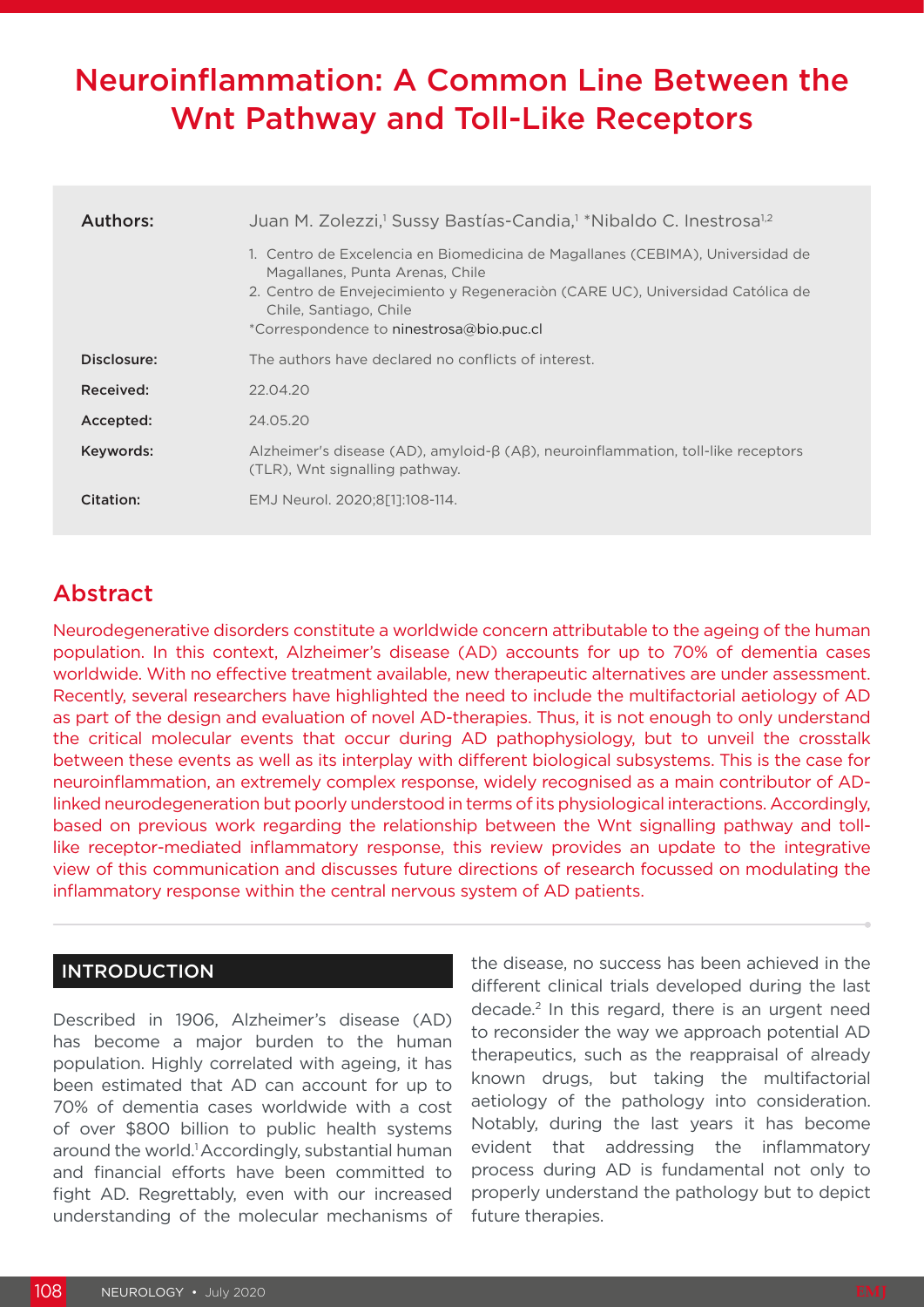# ALZHEIMER'S DISEASE

AD is commonly associated with a progressive loss of memory; however, the disease usually begins earlier with almost imperceptible symptoms such as subtle abnormal social behaviours or mood changes. Therefore, memory alterations only become evident with the progression of the disease and when the underlying neuronal dysfunction is enough to alter brain function.<sup>3-7</sup> Although the accumulation of amyloid-β (Aβ) peptides and hyperphosphorylated tau aggregates have been defined as the molecular hallmarks of the disease, $7-9$  it is currently widely accepted that additional pathological features of the disease, such as vascular alterations,<sup>10</sup> mitochondrial dysfunction,<sup>11</sup> and neuroinflammation,<sup>12</sup> are involved from the very beginning in the progression of the disorder and appear even earlier than the traditional hallmarks.

# Alzheimer Amyloid-β Peptide

According to the amyloid hypothesis of AD,<sup>6</sup> Aβ is a pivotal factor regulating the aforementioned features including the neurofibrillary tangles. Indeed, our current understanding of the effects of Aβ on the cellular molecular system has improved significantly during the last decades.13-15 Oxidative stress, mitochondrial alterations, hyperphosphorylation of tau protein, further Aβ production, synaptic disruption, and neuronal cell death have been linked with the direct effects of Aβ on different organelles and/or molecular cascades.16,17

In this regard, Aβ constitutes a 37–43 amino acids post-transcriptional product of the amyloid precursor protein (APP). APP processing involves two possible pathways: 1) The non-amyloidogenic processing is carried out by the α and γ secretases, leading to the release of the soluble APPα and p3 fragment; 2) the amyloidogenic pathway is carried out by the β and γ secretases, leading to the release of the soluble APPβ and the neurotoxic Aβ peptide.<sup>18,19</sup> Even when Aβ aggregates localise outside the cells they can also accumulate inside the neurons,<sup>20</sup> being found within the mitochondria pool.<sup>21</sup> Considering that APP is synthesised and processed within different subcellular compartments, finding Aβ within these structures is still possible. Moreover, it has been demonstrated that cells can uptake Aβ from

the extracellular space through the α7-nicotinic acetylcholine receptor further supporting the intracellular accumulation of the peptide and that this can cause primary cellular alterations, including tau hyperphosphorylation and neurite atrophy.18 Importantly, these features are the most relevant regarding the neuroinflammatory cascade triggered during AD pathophysiology.

# Aβ-DRIVEN NEUROINFLAMMATION AND THE ROLE OF TOLL-LIKE **RECEPTORS**

During the last decades it has become evident that sustained exposure to Aβ will lead to a chronic inflammatory state which ultimately will alter the brain microenvironment causing neuronal damage and/or neuronal death.22,23 Aβ causes increased levels of several proinflammatory mediators including various members of the IL family (IL-1β, IL-6, IL-12), TNFα, COX2, and inducible nitric oxide synthase.<sup>24-26</sup> On the other hand, Aβ induces reactive oxygen species production through direct interaction with the mitochondria, not only affecting the metabolism of ATP but also leading to further production of proinflammatory mediators through NF-κB activation.<sup>27-31</sup>

These inflammatory mechanisms are exerted mostly via Aβ/toll-like receptor (TLR) interactions.26

### The Brain and Toll-Like Receptors

Neurons are highly specialised cells with specific microenvironmental requirements. Accordingly, the central nervous system (CNS) remains a partially isolated domain with critical structures, such as the blood–brain barrier and the choroid plexus, and non-neuronal cells playing a fundamental role to sustain neuronal activity and protect the CNS from damage.<sup>22,26,32</sup> Astrocytes, oligodendrocytes, and microglia are recognised as the support cells for neuronal activity, with astrocytes and microglia as the main effectors of the response against inflammatoryrelated pathological processes in AD.<sup>33</sup> It is important to note that microglia remain the only representatives of the immune lineage within the CNS attributable to the colonisation of the brain by macrophages early during development.<sup>34</sup>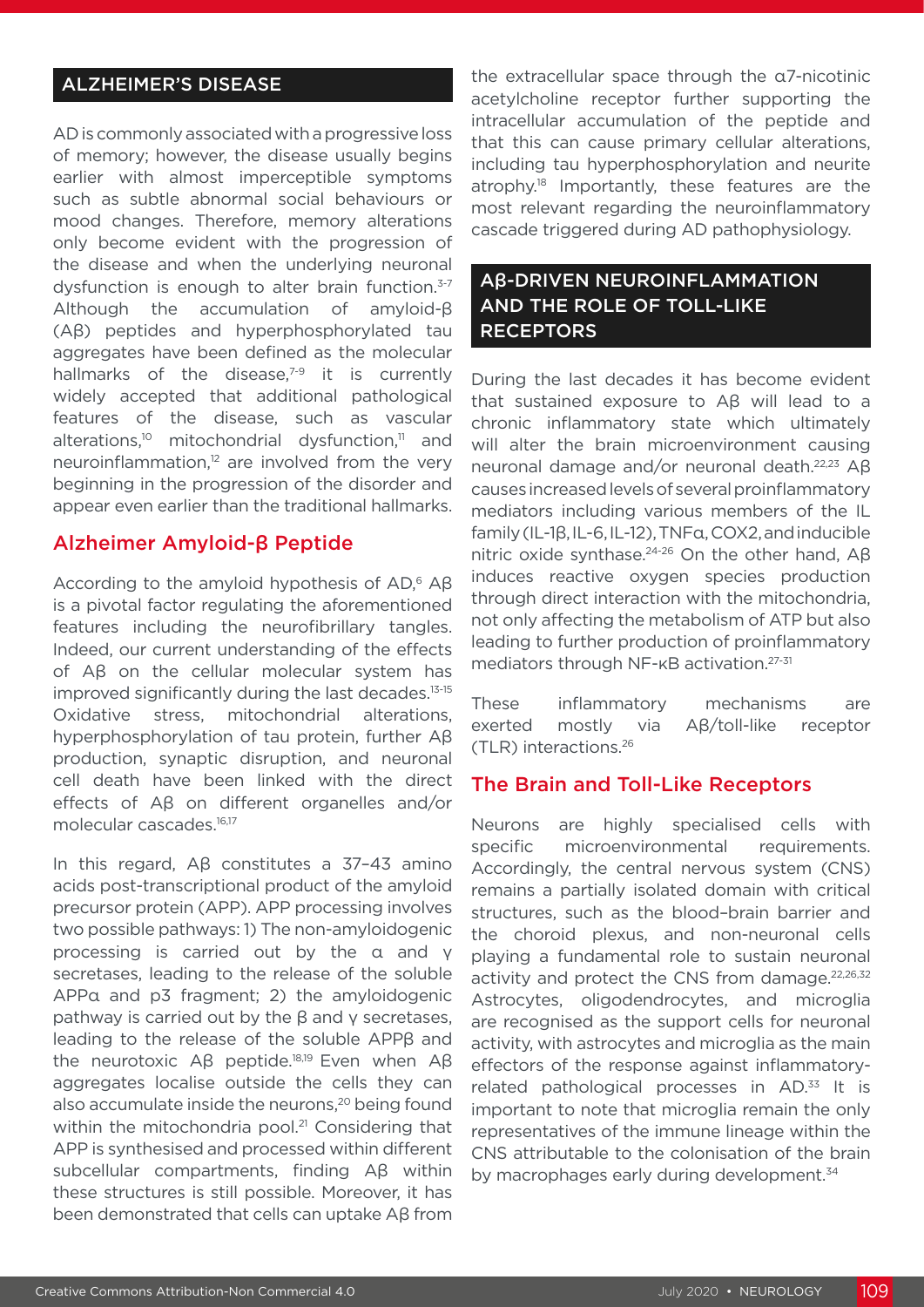Beyond the different functions carried out by these cell types, each of them, including neurons, expresses different members of the TLR family. Thus, neuronal and non-neuronal cells cannot only respond to damaging insults but will also be affected by the presence of proinflammatory mediators.

The TLR family constitutes the main type of pattern recognition receptors which recognise the pathogen-associated molecular patterns and the damage-associated molecular patterns.<sup>35,36</sup> Up to 13 members have been described for the TLR family with different localisation within the cells. Relevantly, TLR1,2, and 4–6 are present in the plasma membrane, usually sensing or interacting with pathogen-associated molecular patterns; while TLR3 and 7–9 localise to endosomes and are able to sense damage-associated molecular patterns including ATP and nucleic acids.36

As mentioned previously, neurons and glial cells express TLR but with a different pattern. While the microglia and neurons express all TLR subtypes, astrocytes express TLR2-4, 9, and 11.<sup>37,38</sup>

The canonical molecular cascade linked to the activation of the TLR have been revised elsewhere; however, Figure 1A summarises the main events derived from such activation. For the purpose of this revision it is relevant to highlight that TLR activation will ultimately lead to increased release of proinflammatory mediators including IL, TNF, transforming growth factor, IFN, and complement proteins, among others.<sup>39,40</sup> In this context, it has been well established that Aβ triggers the inflammatory response mainly through direct interaction with TLR2 and TLR4, although it can interact with additional members of the TLR family.21,40-43 Consequently, the permanent exposure to high levels of Aβ will result in the activation of the TLR in neuronal and nonneuronal cells causing a chronic condition with a vicious circle of activation of the inflammatory cascade. According to this information, it is not surprising that anti-inflammatory therapies are proposed to be re-evaluated because of their potential to control the inflammatory component of the disease. Therefore, one element that should not be overlooked during this approach is the crosstalk between the inflammatory cascade and critical signalling pathways for neuronal physiology, such as the Wnt pathway.

# WNT SIGNALLING/TOLL-LIKE RECEPTORS AND THE INFLAMMATORY MILIEU

The Wnt pathway constitutes a complex cellular signalling system which has been related to cell proliferation and differentiation.44,45 Wnt signalling can be divided in the canonical and the non-canonical Wnt pathways (Figure 1B). In the canonical pathway, Wnt proteins bind to the Frizzled receptor and low-density lipoprotein receptor-related protein 5/6, leading to the activation of dishevelled phosphoproteins and the interaction of low-density lipoprotein receptor-related protein 5/6 with axin. These events will cause the disassembly of the β-catenin destruction complex (adenomatous polyposis coli, axin, glycogen synthase kinase 3 beta [GSKβ3], and casein kinase 1), preventing the GSK-3β-mediated β-catenin phosphorylation. Then, the stabilised β-catenin can translocate to the nucleus where it will induce the expression of the Wnt target genes by binding to the T-cell factor and lymphoid enhancer-binding factor. The absence of Wnt ligands will define the turnoff of the system, causing the stabilisation of the destruction complex and the full activity of the GSK-3β, leading to β-catenin destruction.46,47 On the other hand, the non-canonical Wnt pathway, which can be divided in the Wnt/planar cell polarity and the Wnt/Ca2+ pathway, will lead to the activation of the c-Jun N-terminal kinase activity and to the rearrangement of cytoskeletal proteins,48,49 and to the activation of calciumrelated proteins such as protein kinase C and calcium/calmodulin-dependent protein kinase II.48,49 Based on this division, it is possible to recognise two main types of Wnt ligands: those that activate the canonical pathway, including Wnt-1–3, 3a, and 8a; and those that are able to activate the non-canonical pathways, including Wnt-4, 5a, 5b, 6, 7a, and 11. However, this classification is not completely accurate since different ligands are able to activate depending on the physiological context, one way or another.<sup>50</sup> Furthermore, several elements of the Wnt cascade have been described as master switches that can be accessed through additional signalling pathways. Interestingly, the inflammatory master NF-κB pathway is one of the molecular cascades able to interact directly with Wnt signalling.16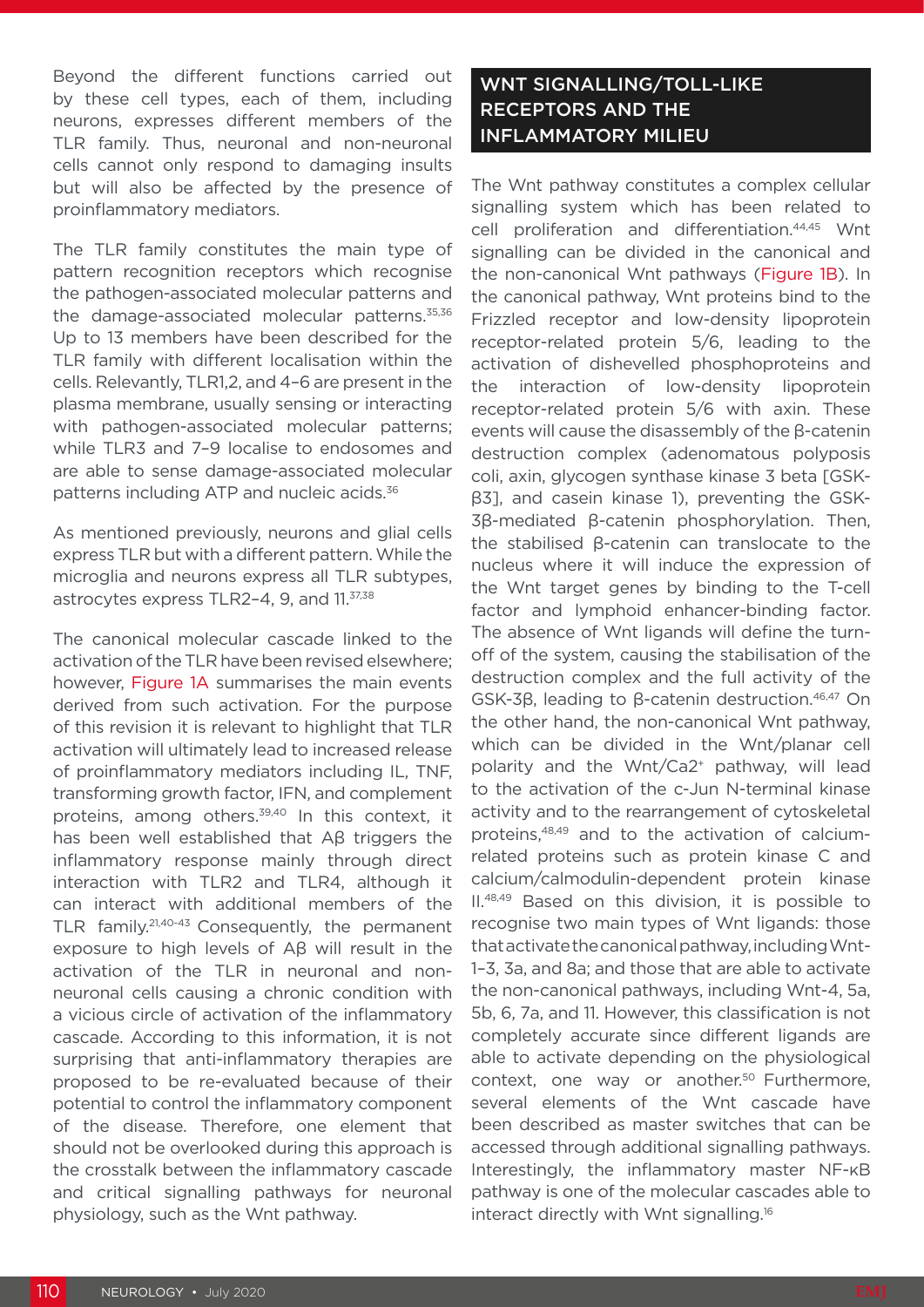

#### Figure 1: Toll-like receptor and Wnt pathway description.

A) Toll-like receptors (TLR) usually signal through the myeloid differentiation factor 88 leading to activation of the NF-κB pathway with the subsequent production and release of inflammatory mediators. Additionally, TLR also causes Nemo-like kinase and c-Jun N-terminal kinases activation. Some TLR can signal via the PI3K/protein kinase B/glycogen synthase kinase 3 β axis to induce further NF-κB activation. A third mechanism of TLR activity includes the JAK/STAT activation. **B)** Wnt signalling is composed of two main pathways. In the canonical, or Wnt/β-catenin dependent mechanism, the presence of Wnt ligands causes the activation of the Frizzled (Fzd)/lowdensity lipoprotein receptor-related protein 5/6 receptor leading to the disassembly of the β-catenin destruction complex and preventing the GSK-3β-mediated β-catenin phosphorylation. Thus, stabilised β-catenin can translocate to the nucleus and bind to the T-cell factor/lymphoid enhancer-binding factor transcription factor allowing the transcription of the Wnt target genes. In the absence of Wnt ligands, the system is turned-off and GSK-3β can phosphorylate β-catenin leading to its proteasomal destruction. C) The Wnt pathway also considers the noncanonical cascade, in which the presence of specific Wnt ligands will cause cytoskeleton rearrangement through dishevelled phosphoproteins followed by Rho-associated coiled-coil containing protein kinase and c-Jun N-terminal kinases activation in the planar cell polarity pathway. Similarly, the non-canonical activation can trigger the Wnt/Ca<sup>2+</sup> cascade leading to increased levels of calcium from intracellular storages and to the activation of several calcium dependent proteins, such as calcineurin, calcium calmodulin kinase II, and protein kinase C.

Akt: protein kinase B; CamKII: calcium calmodulin kinase II; JNK: c-Jun N-terminal kinases; Dvl: dishevelled; Fzd: Frizzled; GSK-3β: glycogen synthase kinase-3 β: Lef: lymphoid enhancer-binding factor; LRP: low-density lipoprotein receptor-related protein; MyD88: myeloid differentiation factor 88; NLK: Nemo-like kinase; PKC: protein kinase C; ROCK: Rho-associated coiled-coil containing protein kinase; Tcf: T-cell factor.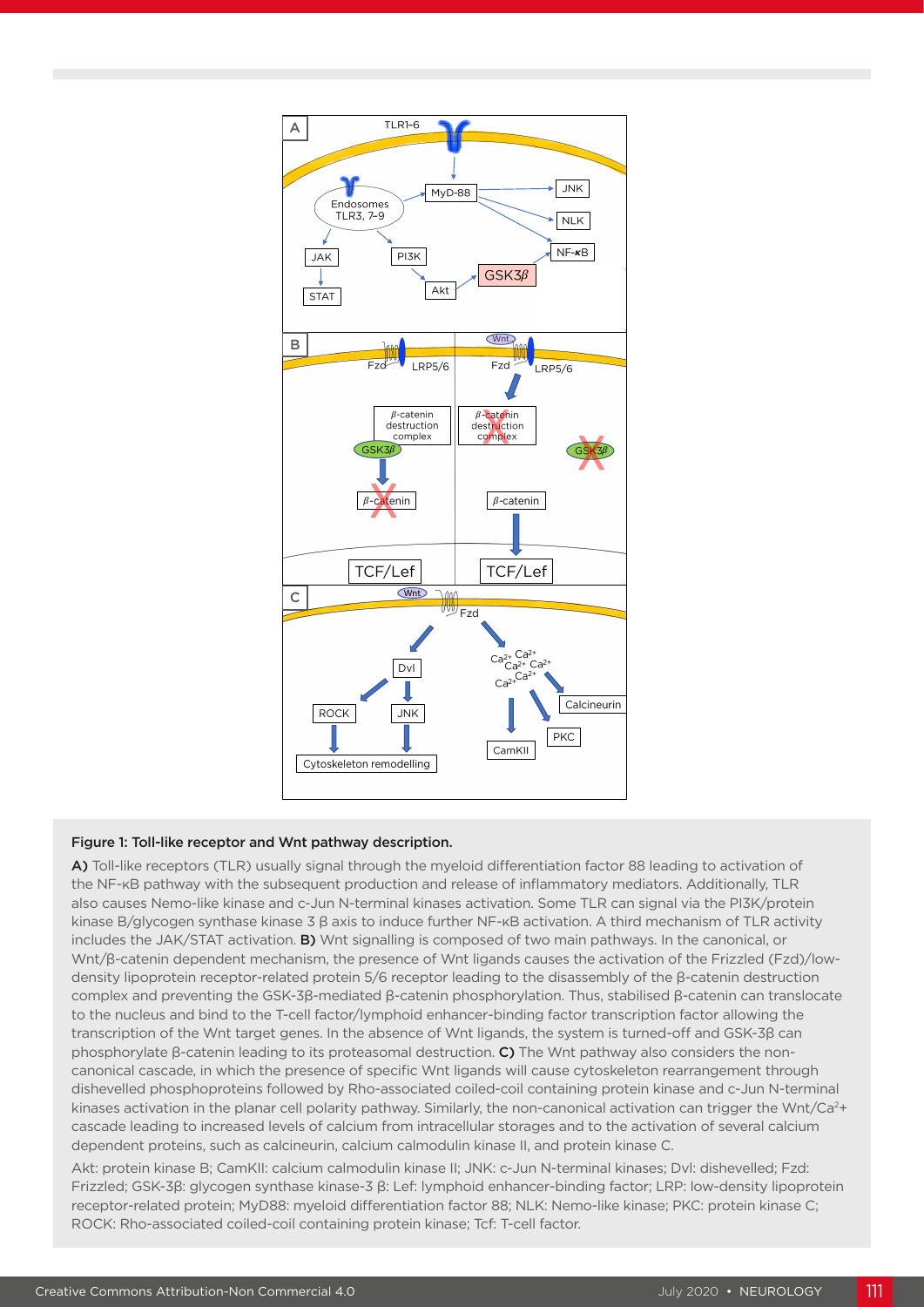# Wnt and Toll-Like Receptors **Connection**

In their previous work, the authors underlined the close relation and the reciprocal modulatory effect between TLR and Wnt signalling. Part of the molecular cascade triggered through TLR activation can be tracked down to the molecular switches present in the Wnt pathway. For example, TAK1, the controller of the IκB kinase complex, also activates the Nemo-like kinase and the c-Jun N-terminal kinase, both a factor and an end point of the activation of the canonical and non-canonical Wnt pathways.<sup>51-53</sup> Similarly, the potential regulation of GSK-3β through the TLR-PI3K-protein kinase B axis also contributes to solve the tight relation observed between Wnt signalling and the inflammatory response.<sup>53</sup> New research further supports this connection and underlines the critical role that Wnt signalling plays in the neuroinflammatory process.

In this context, the work of Song et al.<sup>54</sup> and Van Steenwinckel et al.<sup>55</sup> demonstrated not only the ability of Wnt signalling to modulate the activation of microglia, but to also downregulate the increase in the levels of critical proinflammatory mediators. Interestingly, the TWS119-induced inhibition of GSK-3β not only ensures canonical Wnt activity but also prevents the binding of NF-κB with the cyclic adenosine monophosphate response element binding protein-binding protein causing the blockade of the synthesis of several cytokines, a relevant issue beyond microglia activation. Indeed, TWS119 also acts as a regulator of the PI3K/protein kinase B/GSK-3β/reactive oxygen species axis.<sup>56</sup> The use of specific Wnt ligands, such as Wnt3a, has demonstrated significant antiinflammatory effects including inducible nitric oxide synthase and TNFα downregulation.56

The work of Royer et al.<sup>57</sup> demonstrated the complementarity of the TLR/Wnt connection. In their work, the activation of TLR3 led to an increase in the levels of matrix metalloprotease 9 but in a mechanism absolutely dependent on the activation of the Wnt/β-catenin pathway. A similar complementary effect was also observed between the TLR4 and the Wnt/Dickkopfrelated protein 3 axis.<sup>58</sup> This constitutes a relevant mechanism in tumour growth regulation in which the downregulation of the TLR4 will increase the activity of the Wnt pathway.

On the other hand, it has recently been demonstrated that the activation of Wnt signalling is closely related with the neuroprotection necessary in spinal cord injury. Moreover, this activation can be linked with several processes including blockade of apoptosis, tissue repair, and modulation of the inflammatory response.59

It is well known that Wnt signalling can exert different functions depending on the cellular context. Relevantly, this situation can also be observed regarding the inflammatory modulation exerted by some Wnt components. In this regard, different works have demonstrated that β-catenin, the main effector of canonical Wnt signalling, can be associated with several inflammatory conditions including infections and sterile processes such as colitis, liver injury, and myocardial infarction.60-63 Furthermore, the work of Huang et al.<sup>64</sup> has recently demonstrated that β-catenin leads to the activation of the NOD-, LRR-, and pyrin domain-containing protein 3 inflammasome, a critical regulator of cytokine production.64

### **CONCLUSION**

The role that Wnt signalling plays in inflammation or as an immunomodulatory agent has been largely known in the context of cancer and other pathological conditions. Recent research has also pointed out that these effects might be of relevance during the neurodegenerative process involving inflammation, such as AD. Previously, the authors depicted a common line between TLR and the Wnt pathway and have here provided information regarding recent findings that further suggest that these two molecular cascades are closely related and that they are fundamental in understanding the complexity of the neuroinflammatory process observed during AD neurodegeneration.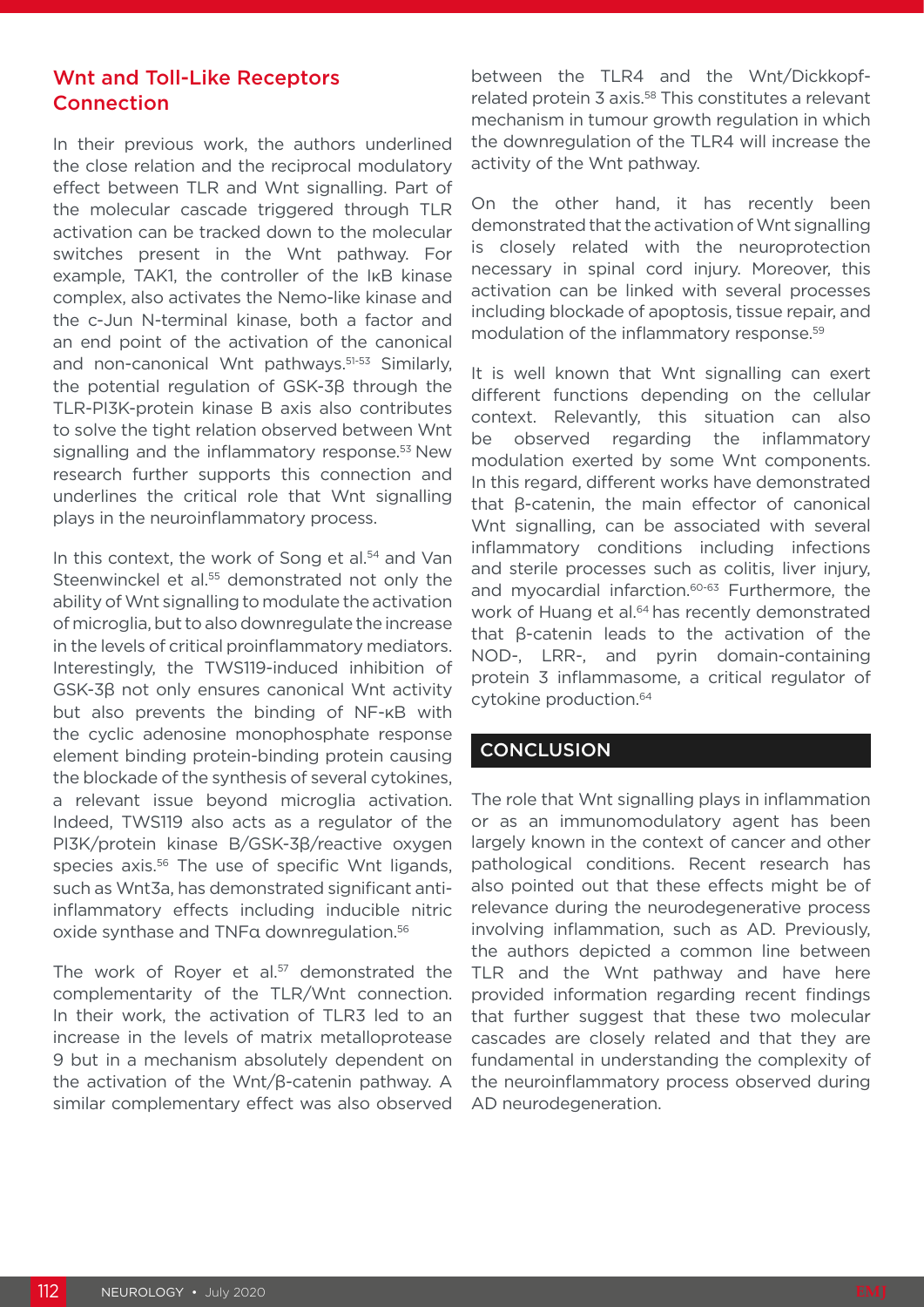#### References

- 1. Alzheimer's Disease International (ALZ). World Alzheimer report. 2019. Available at: https://www.alz.co.uk/ research/WorldAlzheimerReport2015. Last accessed: 27 May 2020.
- 2. Ihara M, Saito S. Drug repositioning for Alzheimer's disease: finding hidden clues in old drugs. J Alzheimers Dis. 2020;74(4):1013-28.
- 3. Braak H, Braak E. Neuropathological stageing of Alzheimer-related changes. Acta Neuropathol. 1991;82:239-59.
- 4. Ballard C et al. Alzheimer's disease. Lancet. 2011;377(9770):1019-31.
- 5. Serrano-Pozo A et al. Neuropathological alterations in Alzheimer disease. Cold Spring Harb Perspect Med. 2011;1(1):a006189.
- 6. Selkoe DJ, Hardy J. The amyloid hypothesis of Alzheimer's disease at 25 years. EMBO Mol Med. 2016;8(6):595-608.
- 7. Behl C, Ziegler C. Beyond amyloid - widening the view on Alzheimer's disease. J Neurochem. 2017;143(4):394-5.
- 8. Perl DP. Neuropathology of Alzheimer's disease. Mt Sinai J Med. 2010;77(1):32-42.
- 9. Manji H et al. Impaired mitochondrial function in psychiatric disorders. Nat Rev Neurosci. 2012;13:293-307.
- 10. Sweeney MD et al. Vascular dysfunction-the disregarded partner of Alzheimer's disease. Alzheimers Dement. 2019;15(1):158-67.
- 11. Grimm A, Eckert A. Brain aging and neurodegeneration: from a mitochondrial point of view. J Neurochem. 2017;143(4):418-31.
- 12. Webers A et al. The role of innate immune responses and neuroinflammation in amyloid accumulation and progression of Alzheimer's disease. Immunol Cell Biol. 2020;98(1):28-41.
- 13. Selkoe DJ. Alzheimer's disease results from the cerebral accumulation and cytotoxicity of amyloid beta-protein. J Alzheimers Dis. 2001;3(1):75-80.
- 14. Haass C, Selkoe DJ. Soluble protein oligomers in neurodegeneration: lessons from the Alzheimer's amyloid beta-peptide. Nat Rev Mol Cell Biol. 2007;8:101-12.
- 15. Dinamarca MC et al. Postsynaptic receptors for amyloid-β oligomers as mediators of neuronal damage in Alzheimer's disease. Front Physiol. 2012;3:464.
- 16. Ma B, Hottiger MO. Crosstalk between Wnt/β-catenin and NF-κB signaling pathway during inflammation. Front Immunol. 2016;7:378.
- 17. Bastías-Candia S et al. Recent advances in neuroinflammatory

therapeutics: PPARs/LXR as neuroinflammatory modulators. Curr Pharm Des. 2016;22(10):1312-23.

- 18. Zolezzi JM et al. Alzheimer's disease: relevant molecular and physiopathological events affecting amyloid-β brain balance and the putative role of PPARs. Front Aging Neurosci. 2014;6:176.
- 19. Yan R, Vassar R. Targeting the β secretase BACE1 for Alzheimer's disease therapy. Lancet Neurol. 2014;13(3):319-29.
- 20. LaFerla FM et al. Intracellular amyloid-β in Alzheimer's disease. Nat Rev Neurosci. 2007;8:499-509.
- 21. Hu W et al. Mitochondrial accumulation of amyloid β (Aβ) peptides requires TOMM22 as a main Aβ receptor in yeast. J Biol Chem. 2018;293(33):12681-9.
- 22. Zolezzi JM, Inestrosa NC. Peroxisome proliferator-activated receptors and Alzheimer's disease: hitting the blood-brain barrier. Mol Neurobiol. 2013;48(3):438-51.
- 23. Andreasson KI et al. Targeting innate immunity for neurodegenerative disorders of the central nervous system. J Neurochem. 2016;138(5):653-93.
- 24. Reed-Geaghan EG et al. CD14 and toll-like receptors 2 and 4 are required for fibrillar Aβ-stimulated microglial activation. J Neurosci. 2009;29(38):11982-92.
- 25. Amor S et al. Inflammation in neurodegenerative diseases. Immunology. 2010;129(2):154-69.
- 26. Heneka MT et al. Neuroinflammation in Alzheimer's disease. Lancet Neurol. 2015;14(4):388-405.
- 27. Zolezzi JM et al. Peroxisome proliferator-activated receptor (PPAR) γ and PPARα agonists modulate mitochondrial fusion-fission dynamics: relevance to reactive oxygen species (ROS)-related neurodegenerative disorders? PLoS One. 2013;8(5):e64019.
- 28. Cenini G et al. Amyloid β-peptides interfere with mitochondrial preprotein import competence by a coaggregation process. Mol Biol Cell. 2016;27(21):3257-72.
- 29. Kim DI et al. Aβ-Induced Drp1 phosphorylation through Akt activation promotes excessive mitochondrial fission leading to neuronal apoptosis. Biochim Biophys Acta. 2016;1863(11):2820-34.
- 30. Shen HM et al. Essential roles of receptor-interacting protein and TRAF2 in oxidative stressinduced cell death. Mol Cell Biol. 2004;24(13):5914-22.
- 31. Li Z et al. Roles of reactive oxygen species in cell signaling pathways and

immune responses to viral infections. Arch Virol. 2016;162:603-10.

- 32. Kisler K et al. Pericyte degeneration leads to neurovascular uncoupling and limits oxygen supply to brain. Nat Neurosci. 2017;20(3):406-16.
- 33. Nirzhor SSR et al. The biology of glial cells and their complex roles in Alzheimer's disease: new opportunities in therapy. Biomolecules. 2018;8(3):93.
- 34. Dzamba D et al. Glial cells the key elements of Alzheimer´s disease. Curr Alzheimer Res. 2016;13(8):894-911.
- 35. Landreth G, Reed-Geaghan E. Chapter 8. TLRs in Alzheimer's disease. Curr Top Microbiol Immunol. 2009;336:137-53.
- 36. Hanke M, Kielian T. Toll-like receptors in health and disease in the brain: mechanisms and therapeutic potential. Clin Sci (Lond). 2011;121(9):367-87.
- 37. Mishra BB et al. Expression and distribution of toll-like receptors in the brain during murine neurocysticercosis. J Neuroimmunol. 2006;181(1–2):46-56.
- 38. Atmaca HT et al. Astrocytes, microglia/macrophages, and neurons expressing toll-like receptor 11 contribute to innate immunity against encephalitic *Toxoplasma gondii* infection. Neuroscience. 2014;269:184-91.
- 39. Kawai T, Akira S. Toll-like receptor downstream signaling. Arthritis Res Ther. 2005;7(1):12-9.
- 40. Ransohoff R, Brown M. Innate immunity in the central nervous system. J Clin Invest. 2012;122(4):1164- 71.
- 41. Liu S et al. TLR2 is a primary receptor for Alzheimer's amyloid beta peptide to trigger neuroinflammatory activation. J Immunol. 2012;188(3):1098-107.
- 42. Minter MR et al. Soluble amyloid triggers a myeloid differentiation factor 88 and interferon regulatory factor 7 dependent neuronal type-1 interferon response *in vitro.* J Neuroinflammation. 2015;12:71.
- 43. McDonald CL et al. Inhibiting TLR2 activation attenuates amyloid accumulation and glial activation in a mouse model of Alzheimer's disease. Brain Behav Immun. 2016;58:191-200.
- 44. Tapia-Rojas C, Inestrosa NC. Loss of canonical Wnt signaling is involved in the pathogenesis of Alzheimer's disease. Neural Regen Res. 2018;13:1705-10.
- 45. Marchetti B. Wnt/β-Catenin signaling pathway governs a full program for dopaminergic neuron survival, neurorescue and regeneration in the MPTP mouse model of